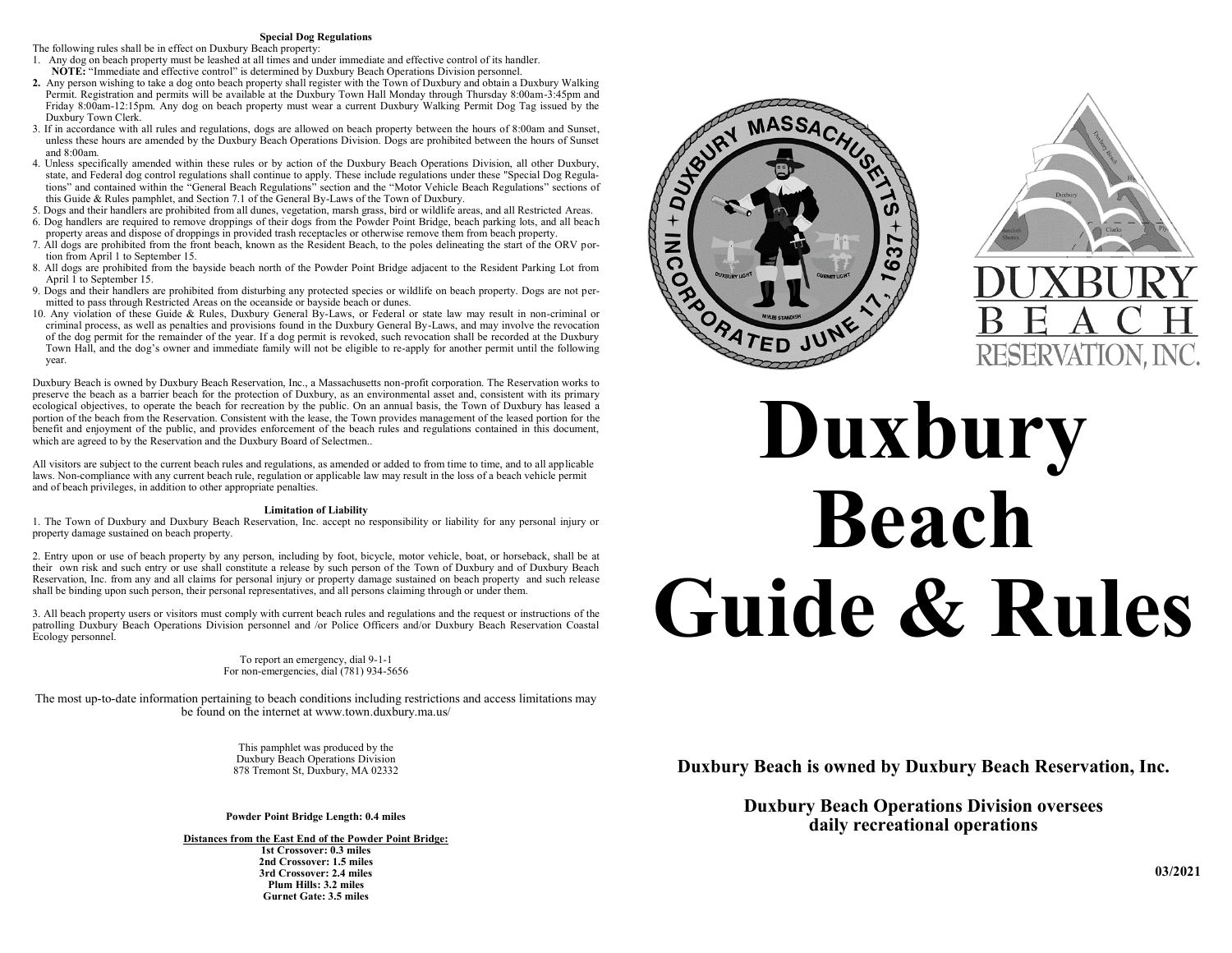# **Duxbury Beach Guide For all Town of Duxbury ORV and Parking Lot Permit Holders - 2021**

### **Introduction**

In 1986, Piping Plovers (*Charadrius melodus*) were listed as a threatened species under both the U.S. Endangered Species Act and the Massachusetts Endangered Species Act. Since 1991 Piping Plovers have nested on Duxbury Beach. Though the nesting population of Piping Plovers has continued to grow in Massachusetts and over two dozen pairs nest annually on Duxbury Beach, the Atlantic Coast population of Plovers as-a-whole is still in crisis.

In order to allow vehicles to travel on the beach roadway, use parking lots, and have over-sand vehicle (ORV) access on the beach, Duxbury Beach Reservation, Inc., the owner of Duxbury Beach, successfully obtained a permit for increased management flexibility from MassWildlife under its Habitat Conservation Plan (HCP). Among other provisions, this Plan allows vehicles to travel in the vicinity of unfledged (non-flying) piping plover chicks on Duxbury Beach, but only under specified rules and conditions designed to protect the birds.

Piping plover parents return to Duxbury Beach in late March and chicks begin to hatch in mid-May. Typically, the last chicks will begin flying in late August-early September. Piping plover chicks leave the nest about two hours after hatching and are able to feed themselves. Piping plovers eat a variety of marine and terrestrial invertebrates such as worms and amphipods. They move from one tidal area to another, multiple times per day, crossing the roadway and foraging along both the oceanside and bayside beaches. Chicks blend into their surroundings very effectively because of their camouflaged plumage. They are highly mobile, very fast, and feed over large areas. When disturbed, they may run in spurts, stop, and hide in dune grass or small depressions in the sand.

## **Access**

Recreational vehicles with a valid Duxbury Beach sticker are allowed access onto the property during the Plover season. Access may vary depending on when chicks hatch and where nests are and where chicks move. Nesting locations and chick movements change each season and so it is impossible to predict where and when closures may occur. Oversand vehicles must have an ORV sticker and drivers must respect restricted areas and adhere to the Duxbury Beach Motor Vehicle Beach Regulations (listed in the Duxbury Beach Guide & Rules), bird monitor and beach operations instructions, and information on signs.

# **What to Look For**

Piping plover broods (parents and chicks) exhibit several behaviors to look out for while driving along the roadway, beach, or through a parking lot. The plovers are spread throughout Duxbury Beach – north to south and east to west. Looking out for certain behaviors can help make sure that we keep them safe.

**Flying**: Be on the lookout for parent plovers flying in and out of the roadway. Typically, they will be calling or "peeping" while doing this, and it is a sign that the parents and chicks are going to cross the road. **Stop your vehicle and scan the road for other birds on the edge of the road or in the road if you see a plover fly in or out of the roadway**. Keep in mind that you may not hear them calling over the sound of the vehicle engine.

**Chick Movement**: At the start of crossing the road, the parents will lead the chicks into the road. Plover broods do not travel in a tight group, so entry into the roadway may be staggered. **If you see one or two chicks in the road, be on the lookout for more entering from either side of the roadway**. Plover parents will typically dart back and forth along the road to guide their chicks and keep an eye out for danger.

**Camouflage**: Chicks rely heavily on their camouflage to keep themselves safe. When faced with danger, such as a vehicle near them, their instinct is to freeze and crouch down where they are rather than run away. They may also take shelter in potholes, tire tracks, and other depressions, as well as vegetation growing along the side of the road. **Check the roadway thoroughly to make sure the chicks aren't hiding before you move your vehicle**.

**Brooding**: Chicks can also take shelter under one of the parents in a behavior called "brooding." One or more chicks will push themselves under their parent to hide. It is very difficult to tell how many chicks are under the parent, even with binoculars. You can tell a parent is brooding chicks because they will stand still and looked fluffed up. Chicks can brood like this for several minutes at a time. **Do not attempt to pass the birds while they are brooding**. Brooding also helps chicks maintain their body temperatures and disrupting this behavior could cause them to die from being too cold or hot.

**Movement Along the Road**: The parents and chicks may go straight across the road and into the vegetation on the other side, but they may also travel up or down the roadway to access a more suitable exit point. **If the birds start traveling away from you, do not follow them**. **Following the brood as they are trying to find an exit point can make the crossing take longer**.

**Hiding Under Vehicles**: **If the birds start traveling toward you, do not move your vehicle**. Plover chicks have been known to take shelter under stationary vehicles and crouch under tires for safety. If no Shorebird Monitors are around, one person inside the vehicle should carefully get out to check if there are birds under the vehicle. If they are still there, do not attempt to move the birds. Get back in the vehicle and wait for them to move on their own. Lingering in the road can make the crossing take longer.

Piping Plover Photos



At left, a Piping Plover parent on Duxbury Beach. The adults are roughly the size of a tennis ball and they blend in with the sand and cobble very well. Look carefully for movement, distinctive black bands, and listen for peeping. At right, Piping Plover chicks are perfectly suited to blend in with Duxbury Beach. They grow quickly from the size of a cotton ball to adult size in about a month. They must find food for themselves and spend much of their time feeding and moving. (*Photo credit: Stewart Ting Chong*)

Additional photos and videos may be found at [www.duxburybeachreservation.org/hcp](http://www.duxburybeachreservation.org/HCP) 

## **Driving Procedures**

When driving on the back roadway, in parking lots, and in ORV areas on the beach, observe posted speed limits and look for Plovers. The maximum speed limit is typically 15 mph, but it is reduced to 5 mph within known Plover crossing areas. Headlight use is required during evening/nighttime hours. Adhere to all closures indicated by roped-off areas, barrels and cones. Orange fencing twine denotes areas where vehicles are prohibited.

Pullouts and sections of the back road may have limited access during the Plover nesting season. Drivers are responsible for adhering to any closures, including limited access down the back road. Drivers will be notified of such restrictions when entering the beach and are responsible for limiting travel on the back road to open areas.

During portions of the day, monitors will be on site to manage Plover crossings. When a crossing closure occurs, vehicles must follow instructions from bird monitors and must stop when a monitor has raised the stop sign or has signaled a driver to stop. Closures can last from a few minutes to two hours. Drivers are requested to stay in vehicle and avoid harassing the birds or the staff. Anyone traveling on Duxbury Beach should be prepared for such an extended stay and travel with any medications, water, and other necessities. In the event of a medical emergency, DBR staff will call 911 so that you may be taken off the beach safely.

While driving, keep your attention and eyes on the road. Use your peripheral vision to look for chicks near the edge of the roadway or travel corridor that may dart out. Chicks may also hide in small depressions in the sand, including in tire ruts, or in dune grass. They are tiny when newly hatched and rely on blending in with their surroundings. When chicks are close to people, the parent plover will often get excited, peep loudly (a rapidly repeated "peep-peep") and stand in the road. Adults may also pretend to have a broken wing; they may flap their wing on the ground while moving away from you. This biological defense behavior is commonly referred to as the "broken wing display." If you see this, be aware the adults are attempting to draw attention to themselves and away from chicks.

If you observe a Plover adult or chick in the roadway or parking lot and there is no staff present, stop your vehicle (do NOT drive around the bird) and wait until the Plover has left the roadway or parking lot. Scan the area very carefully to check for any other chicks or parents. Oftentimes the chicks do not move as a group. Do not attempt to keep driving if you see another chick on the side of the road or in the parking lot. Do not harass or frighten the bird or attempt to herd the bird out of the way.

Once the birds have made it safely out of the area, scan the area one last time to ensure there are no crouching chicks or stragglers just entering the area. Once you are confident there are no birds left in the area, you may move your vehicle. Proceed slowly until you are out of the area.

Due to varying high tides, changing beach condition, plover related closures and other reasons, portions of Duxbury Beach may be closed to traffic. Therefore, such closures should be anticipated and expected and are a reflection of the dynamic and healthy coastal landscape that we all love and rely on.

IMPORTANT! In the event of an emergency, and beach personnel are not present, please dial 911.

VIOLATIONS: Any violations of the aforementioned protocol will not be tolerated. Violators of the Duxbury Beach Guide & Rules shall be subject to sticker revocation, and their rights to operate a vehicle on Duxbury Beach will be suspended immediately for a period of one year from the date of the violation. A ZERO TOLERANCE POLICY WILL BE IN EFFECT AT ALL TIMES on all rules that compromise plover safety. Your cooperation in complying with these conditions and requirements is critical in determining future vehicle access on Duxbury Beach. You are active stakeholders in successful implementation of activities covered under Duxbury Beach Reservation's HCP permit. Thank you for helping to keep Duxbury Beach a safe and enjoyable place.